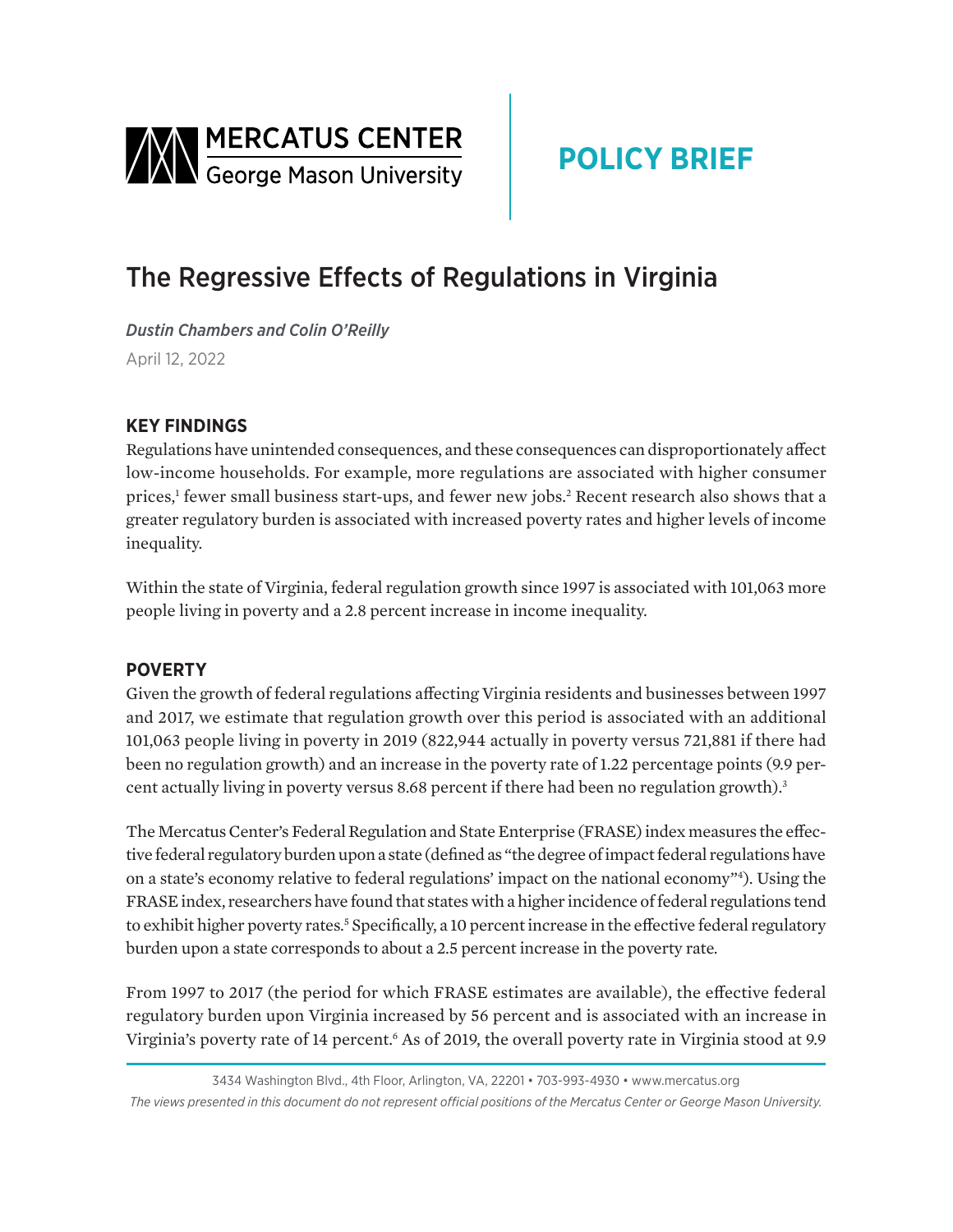<span id="page-1-0"></span>percent[.7](#page-2-0) If the increase in the regulatory burden had not occurred, our research suggests that the poverty rate could have been as low as 8.68 percent in 2019.<sup>8</sup> Though this may not seem like a large difference in relative terms, it would have amounted to *101,063 fewer people living in poverty in Virginia in 2019*.

#### **INCOME INEQUALITY**

We estimate that the accumulation of federal regulation affecting Virginia residents and businesses between 1997 and 2017 is associated with a 2.8 percent increase in income inequality.<sup>9</sup>

Using the FRASE index, researchers have found that states with a higher incidence of federal regulations also have higher levels of income inequality. Specifically, a 10 percent increase in the effective federal regulatory burden upon a state corresponds to an approximate 0.5 percent increase in the state's Gini coefficient (the most commonly used measure of income inequality).<sup>[10](#page-2-0)</sup>

In view of the link between rising poverty and federal regulations, the increase in income inequality in Virginia is not surprising. From 1997 to 2017, the effective federal regulatory burden upon Virginia increased by 56 percent,<sup>[11](#page-2-0)</sup> and that increase is associated with a 2.8 percent increase in Vir*ginia's level of income inequality*. [12](#page-2-0) As of 2018, Virginia was the 28th most unequal state in terms of income inequality  $(1 = \text{most inequality}, 50 = \text{least inequality})$ .<sup>[13](#page-2-0)</sup>

#### **ABOUT THE AUTHORS**

Dustin Chambers is a professor of economics in the Perdue School of Business at Salisbury University, a senior affiliated scholar at the Mercatus Center at George Mason University, and a policy adviser at the Heartland Institute. Chambers is an applied econometrician who has published widely on the topics of income inequality, poverty, and economic growth. His most recent research focuses on the regressive effects of government regulations, including their unintended impact on consumer prices, entrepreneurship, and social mobility vis-à-vis income inequality and poverty. He earned his MA in economics from UCLA and his PhD in economics from the University of California at Riverside.

Colin O'Reilly is an associate professor of economics in the Heider College of Business at Creighton University and a scholar at Creighton's Menard Family Institute for Economic Inquiry. Since receiving his PhD in economics from Suffolk University in 2014, he has published more than a dozen articles studying institutions and economic development in such peer-reviewed journals as *World Development*, *Economica*, and *Public Choice*. His current research studies the relationship between regulation, rent-seeking, and income inequality.